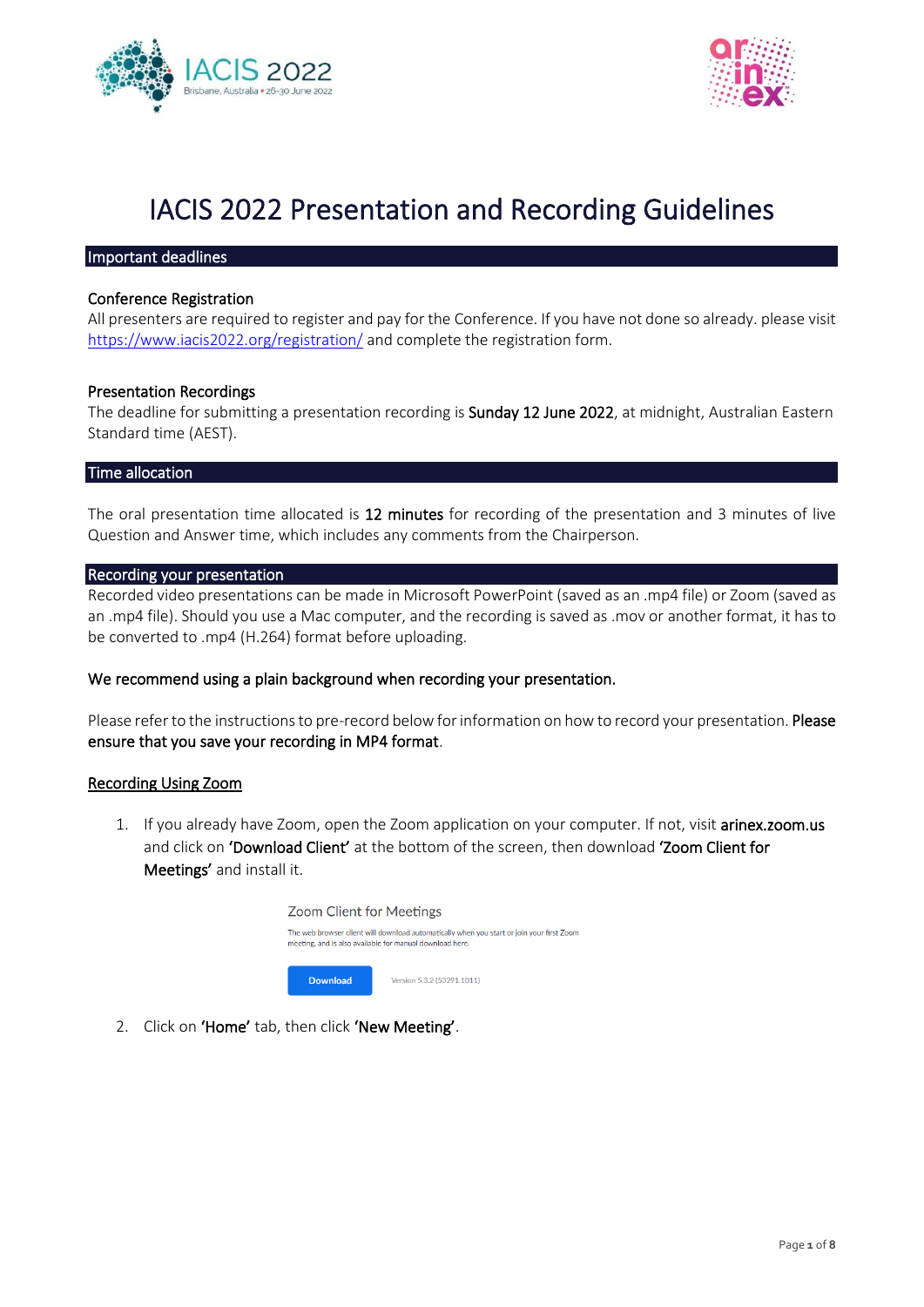





3. When prompted, click on 'Join with Computer Audio' so Zoom will record your computer's microphone.

| <b>Phone Call</b> | <b>Computer Audio</b>                                                 |  |
|-------------------|-----------------------------------------------------------------------|--|
|                   | <b>Join with Computer Audio</b><br><b>Test Speaker and Microphone</b> |  |
|                   |                                                                       |  |

4. If you do NOT want to have video on, click 'Stop Video'.

| ∣्∮<br>$\sim$ |            | e               |              |      | $\sim$              |        | cc                              | € | $\circ$ $\circ$ |      | End |
|---------------|------------|-----------------|--------------|------|---------------------|--------|---------------------------------|---|-----------------|------|-----|
| Mute          | Stop Video | <b>Security</b> | Participants | Chat | <b>Share Screen</b> | Record | <b>Closed Caption Reactions</b> |   | Apps            | More |     |

5. Now you have started a meeting with yourself as the only participant. Click on the 'Share Screen' button. Select the Desktop option to capture your entire desktop or you can select specific applications or displays to capture if needed (in this case, PowerPoint). Once selected, click the 'Share' button and the chosen application or screen will have a notification bar saying 'You are screen sharing'



6.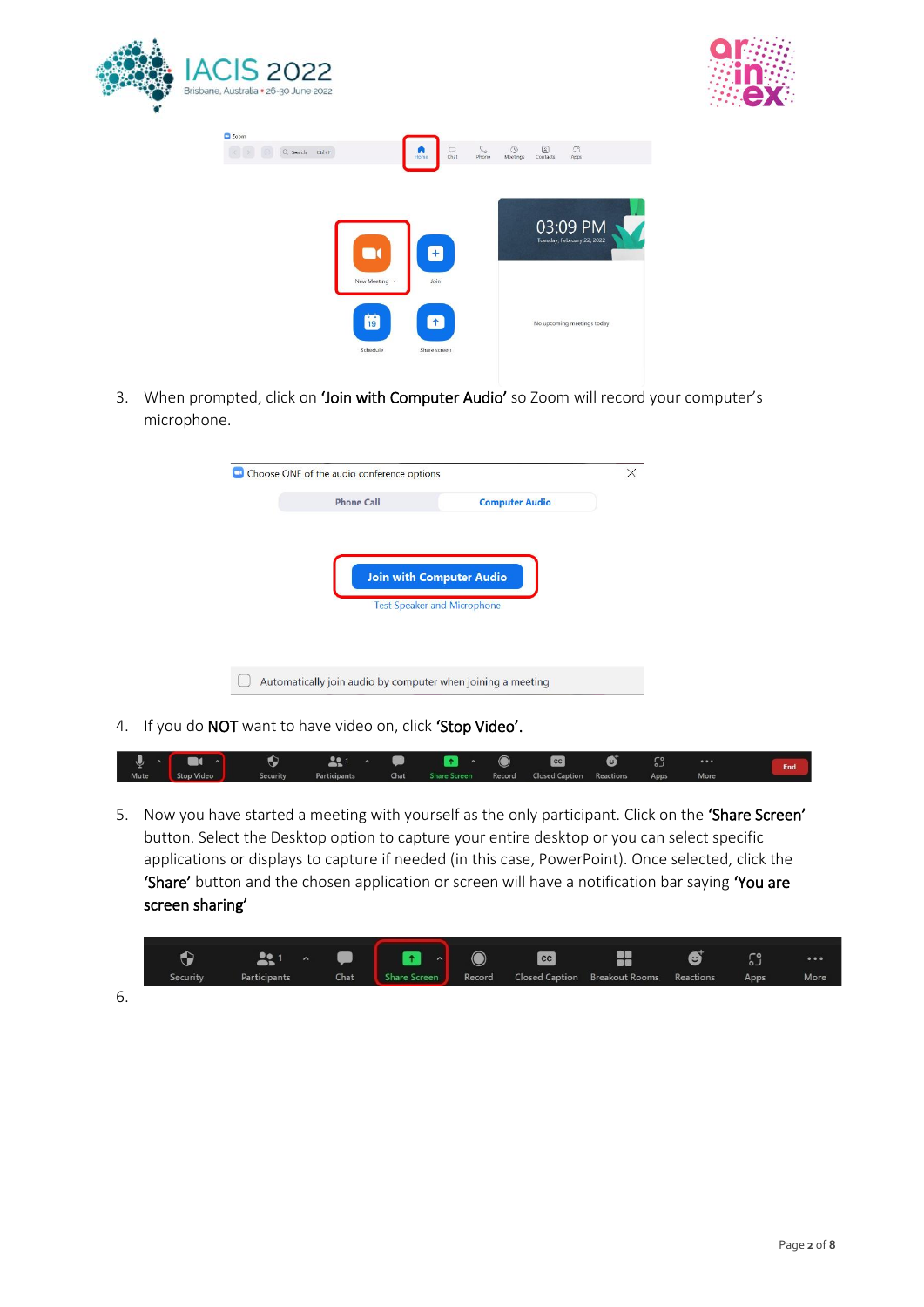



| ۰                                                                                                                  |                                                          |                                                                                                                                                                                                     |                                         |                           | <b>W</b> View |
|--------------------------------------------------------------------------------------------------------------------|----------------------------------------------------------|-----------------------------------------------------------------------------------------------------------------------------------------------------------------------------------------------------|-----------------------------------------|---------------------------|---------------|
|                                                                                                                    | Select a window or an application that you want to share |                                                                                                                                                                                                     |                                         | $\times$                  |               |
|                                                                                                                    |                                                          | Basic                                                                                                                                                                                               | Advanced                                |                           |               |
|                                                                                                                    | Screen 1                                                 | E<br>Screen <sub>2</sub>                                                                                                                                                                            | <b>CONTRACTOR</b><br>Screen 3           | Whiteboard                |               |
|                                                                                                                    | ÷                                                        |                                                                                                                                                                                                     |                                         |                           |               |
|                                                                                                                    | L.                                                       |                                                                                                                                                                                                     |                                         |                           |               |
|                                                                                                                    | 32.                                                      |                                                                                                                                                                                                     |                                         |                           |               |
|                                                                                                                    | iPhone/iPad                                              |                                                                                                                                                                                                     |                                         |                           |               |
|                                                                                                                    |                                                          |                                                                                                                                                                                                     |                                         |                           |               |
| 777                                                                                                                | 127                                                      | <b>O</b> Mart Hersity<br>÷<br>$\begin{array}{l} \displaystyle \frac{500\,m}{100\,m} = 0 \\ \displaystyle \frac{500\,m}{100\,m} = 0 \end{array}$<br>inanan<br>Kabupaten Kabupaten<br>a.<br>à.<br>AS. | 2004年 国際の外国連結                           | 50.8                      |               |
| PowerPoint                                                                                                         | P.                                                       | <b>RANGER HAMMER CONTROL</b><br>TASA 2022 - sprasher@arinex.co 0                                                                                                                                    | Instructions to pre-record - Word W     | Desktop                   |               |
| $\Box$ Share sound $\sim$                                                                                          | $\bigcirc$ Optimize for video clip                       |                                                                                                                                                                                                     |                                         | <b>Share</b>              |               |
| <b>Sham Prasher</b><br>$\hat{\bullet}$<br>$\bullet$<br>$\mathscr{A}$<br>$\hat{\phantom{a}}$<br>$\hat{\phantom{a}}$ | 221<br>$\hat{\phantom{a}}$                               | $\left  \cdot \right $<br>æ<br>$\lambda$                                                                                                                                                            | ÷<br> cc <br>$\bigcirc$                 | ේ<br>£3<br>               |               |
| Start Video<br>Mute<br>Security                                                                                    | Participants                                             | Chat<br><b>Share Screen</b>                                                                                                                                                                         | Closed Caption Breakout Rooms<br>Record | Reactions<br>Apps<br>More | End           |
|                                                                                                                    |                                                          |                                                                                                                                                                                                     |                                         |                           |               |

| AutoSave (6 OF) 图 9 - ① 甲 =<br>ISME-2022-Poster-Template                               | Sham Prasher SP 2 ED - D X |
|----------------------------------------------------------------------------------------|----------------------------|
| File Home Insert Draw Design Transitions Animations Slide Show Record Review View View | $\Box$ $\triangle$ Share   |

7. Now you are ready to record! Move the mouse to the screen sharing notification, click on 'More', then 'Record on this computer'. There will now be an indicator on the notification bar verifying that the meeting is now being recorded. We recommend you make a brief test recording first to confirm that your equipment is working as expected.



8. When you have finished recording, go back to the Zoom Toolbar, click on 'More' then 'End' and 'End Meeting for All'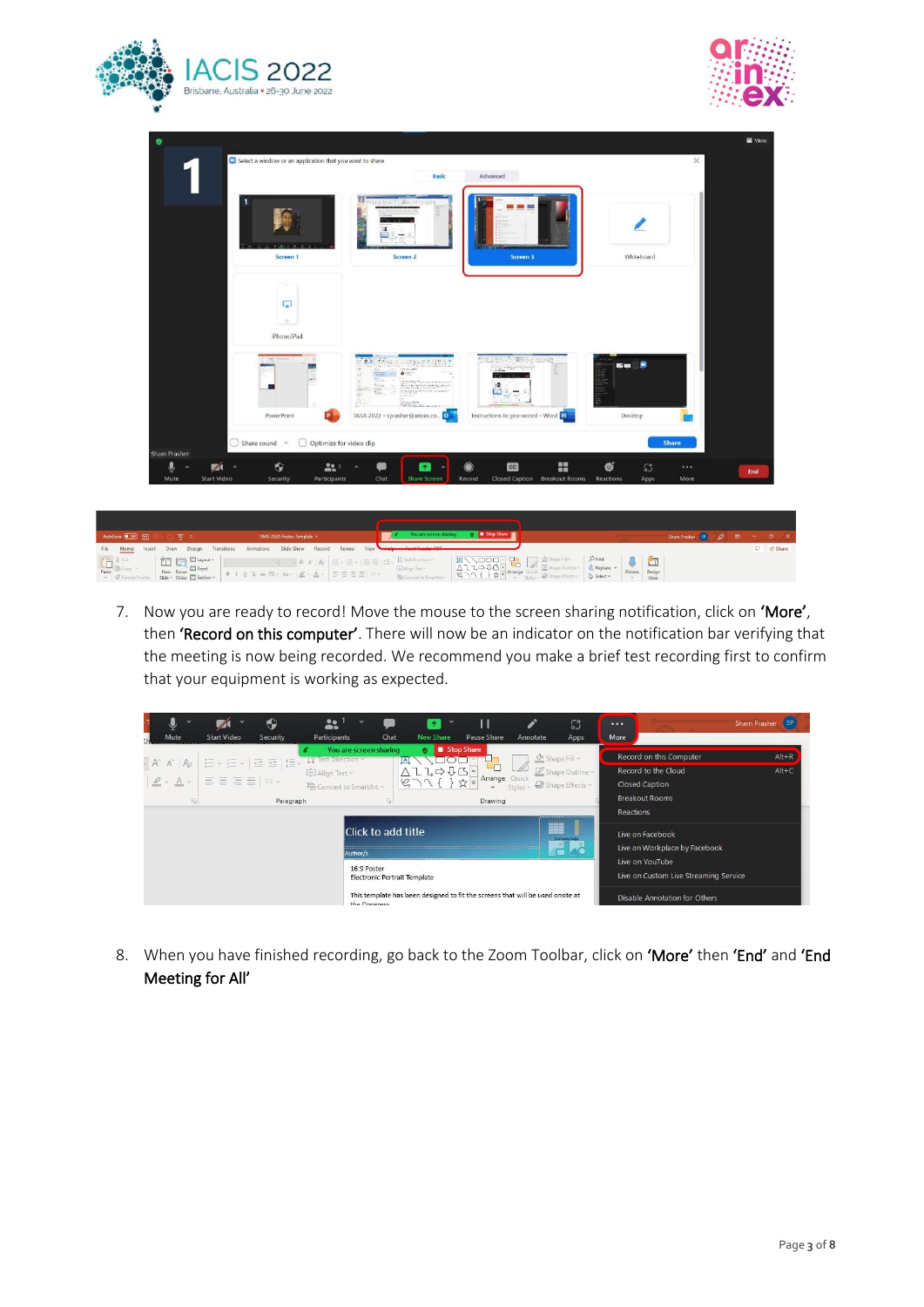



| ♦<br>22<br><b>Start Video</b><br><b>Participants</b><br><b>Mute</b><br>Security                                                                                                                                      | $\hat{\mathbf{T}}$<br><b>New Share</b><br>Pause Share<br>Chat<br>Annotate                                                                                                                       | $ $ SP<br>53<br>Sham Prasher<br>$\bullet\bullet\bullet$<br>More<br>Apps                                                                                                   |
|----------------------------------------------------------------------------------------------------------------------------------------------------------------------------------------------------------------------|-------------------------------------------------------------------------------------------------------------------------------------------------------------------------------------------------|---------------------------------------------------------------------------------------------------------------------------------------------------------------------------|
| LC lext Direction<br>信 → 旧 → 「理 理 】理 →<br>$-$ A $A^{\sim}$ A <sub>2</sub><br>$E_{\text{II}}$ Align Text $\sim$<br>$ \mathbb{Z} \cdot \mathbb{A} \cdot  \equiv \equiv \equiv  \equiv $<br>$\overline{u}$<br>Paragraph | Stop Share<br>You are screen sharing<br>ø.<br>TO O<br>$\triangle$ ll $\Rightarrow$ UG-<br>Arrange Quick<br><sup>2</sup> Convert to SmartArt ~<br>Styles ~<br>Drawing<br>$\overline{\mathbb{N}}$ | Record on this Computer<br>$Alt + R$<br>Shape Fill ~<br>Record to the Cloud<br>$Alt + C$<br>Shape Outline ~<br>Closed Caption<br>Shape Effects v<br><b>Breakout Rooms</b> |
|                                                                                                                                                                                                                      | Click to add title<br>Author/s<br>16:9 Poster<br>Electronic Portrait Template                                                                                                                   | Reactions<br>▓▓<br>Live on Facebook<br><b>Company Lope</b><br>Live on Workplace by Facebook<br>Live on YouTube<br>Live on Custom Live Streaming Service                   |
|                                                                                                                                                                                                                      | This template has been designed to fit the screens that will be used onsite at<br>the Congress.<br>Please clear all text and objects on this template before designing your Poster.             | Disable Annotation for Others<br><b>Hide Names of Annotators</b><br>Hide Floating Meeting Controls<br>Ctrl+Alt+Shift+H                                                    |
|                                                                                                                                                                                                                      | We recommend you use standard system fonts such as Calibri, Verdana, Times<br>New Roman, or Arial<br>Recommended Font Sizes:<br>72-80pt for Titles/Headings<br>24-44pt for Text                 | Share sound<br>Optimize for video clip<br>Meeting Info                                                                                                                    |
|                                                                                                                                                                                                                      | Zooming tools are available when viewing electronic posters.                                                                                                                                    | $Alt + Q$<br>End                                                                                                                                                          |

9. Zoom app will begin compressing the screen recording and save it on your computer.

| Zoom - Converting the meeting recording                         | × |   |
|-----------------------------------------------------------------|---|---|
| <b>Convert Meeting Recording</b>                                |   |   |
| You have a recording that needs to be converted before viewing. |   |   |
| 9%                                                              |   |   |
| <b>Stop Converting</b>                                          |   | a |

10. Once compression is completed, the windows explorer will be popped up for you. The recording file that we are interested in is 'zoom\_x.mp4'.

| $\sim$<br>Name  | <b>Status</b> | Date modified      | Type             |
|-----------------|---------------|--------------------|------------------|
| audio1858035535 | Ø             | 22/02/2022 3:41 PM | M4A File         |
| recording.conf  |               | 22/02/2022 3:41 PM | <b>CONF</b> File |
| video1858035535 |               | 22/02/2022 3:41 PM | MP4 File         |

11. Please rename your presentation recording file to the following: IACIS022 – Last name – ID (insert submission ID number). Example: IACIS2022 – Leong – ID1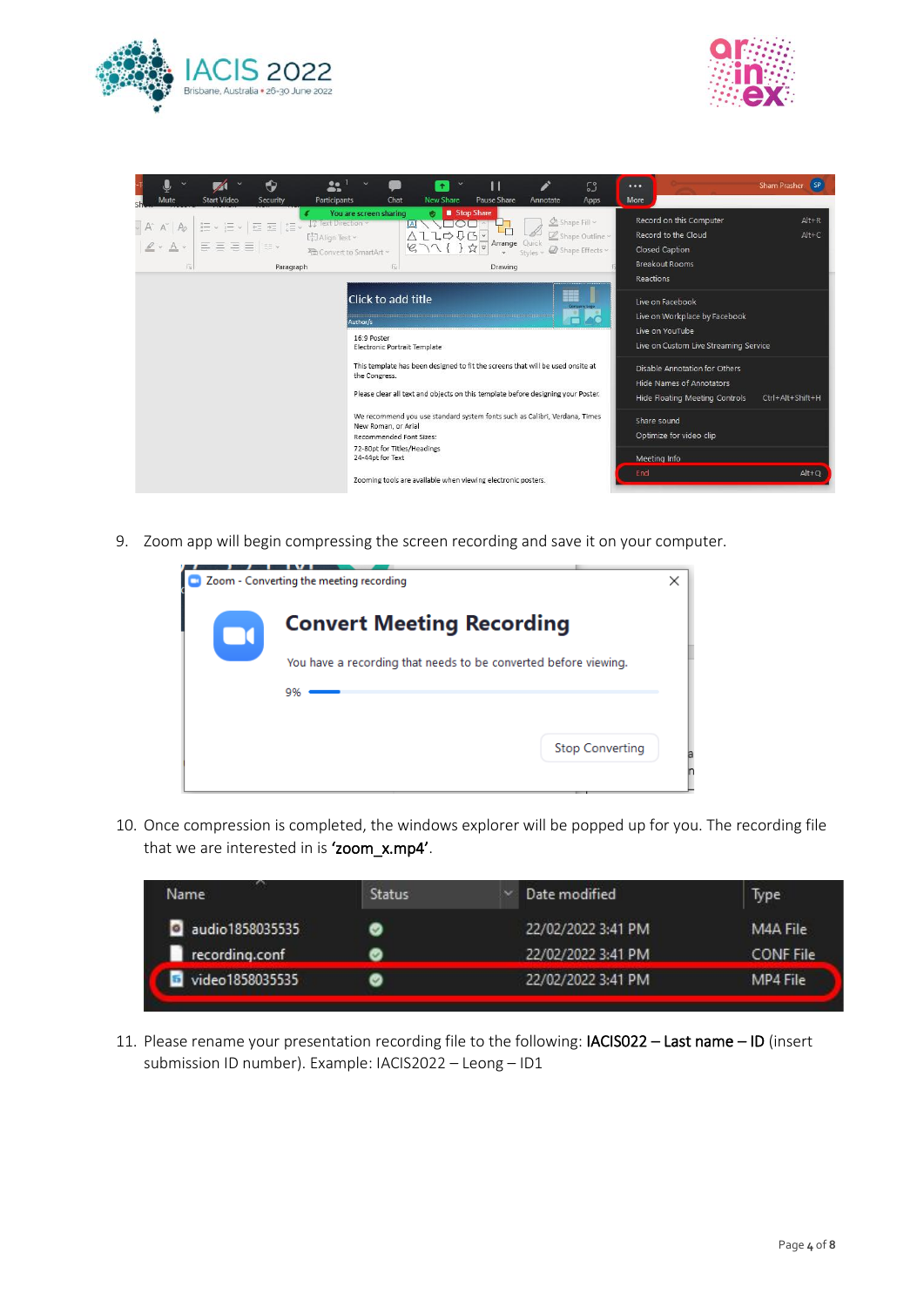



# Recording Using PowerPoint

# Recording Slideshows

To record a slide show in PowerPoint, you must have an internal or external computer microphone. When you record a slide show in PowerPoint, you advance through the slides in Slide Show view while narrating it. This saves the narration with the slides and lets you deliver a presentation to others when you are not able to deliver a presentation in person.

1. Open you PowerPoint presentation. Click on 'Slide Show' tab then 'Slide Show' and choose 'From Beginning…'



2. The Slide Show mode will be launched. Click on the settings icon in the top right-hand corner to ensure the right Microphone and Camera are selected.



- 3. On the bottom right-hand corner, click on:
	- a. The camera icon to turn camera on/off
	- b. The photo icon to turn camera preview on/off



4. Once you are ready, click on the 'RECORD' button on the top left-hand corner to start recording.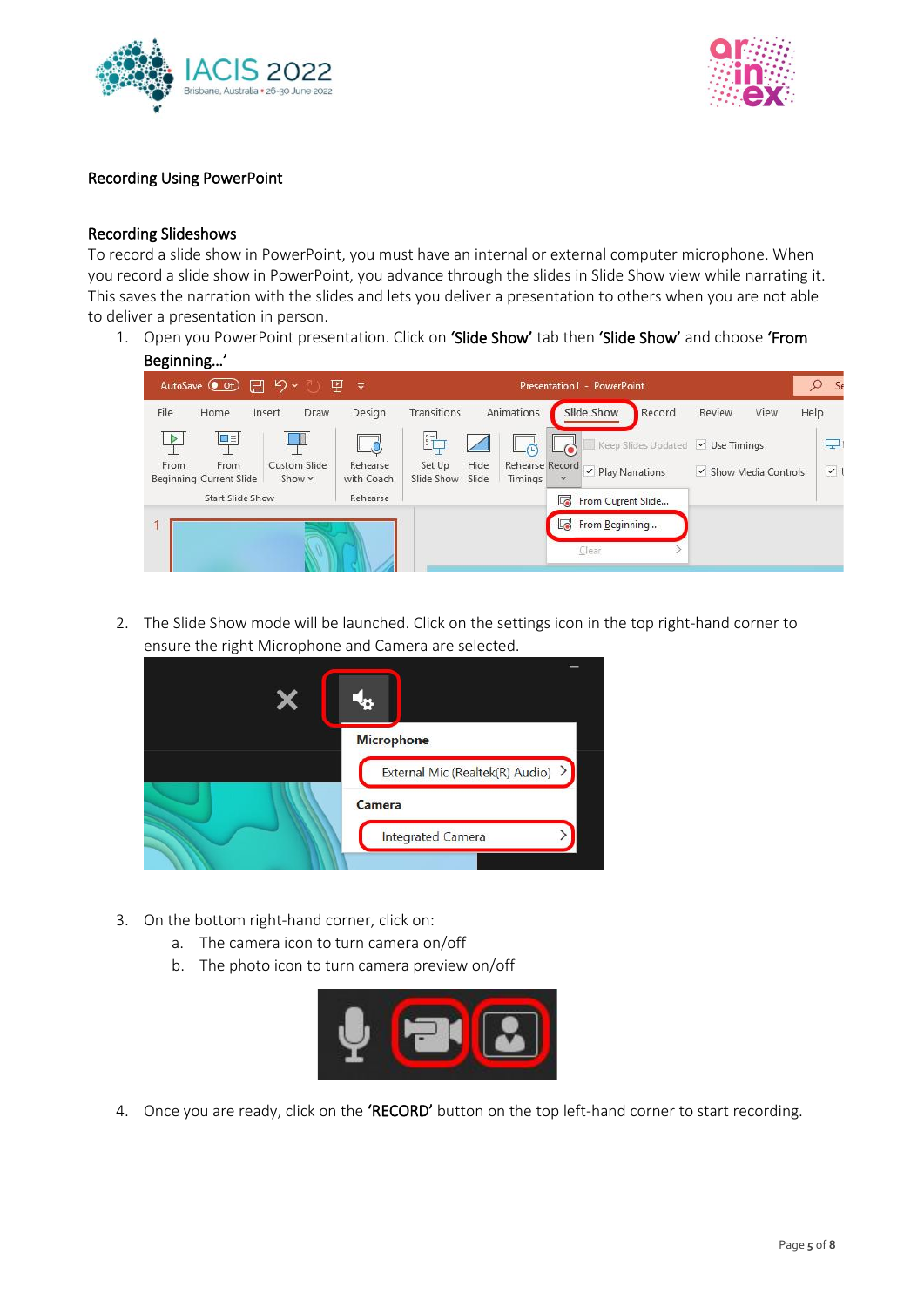





- 5. Use the right arrow on the keyboard to move slide forward and the left arrow to move slide backward.
- 6. After the last slide, tap the right arrow on the keyboard one more time to exit the Slide Show mode



7. Click on 'Slide Show' tab then 'Slide Show' and choose 'From Beginning...' again



8. On the top left-hand corner, click 'REPLAY' to view and verify your recording.



9. Once you are happy with the recording, close the Slide Show mode and click Save button on the main menu (PPTX format) or Save As to save as MP4 format. No other format will be accepted.



10. Please rename your presentation recording file to the following: IACIS2022 – Last name – ID(insert submission ID number). Example: IACIS2022 – Leong – ID1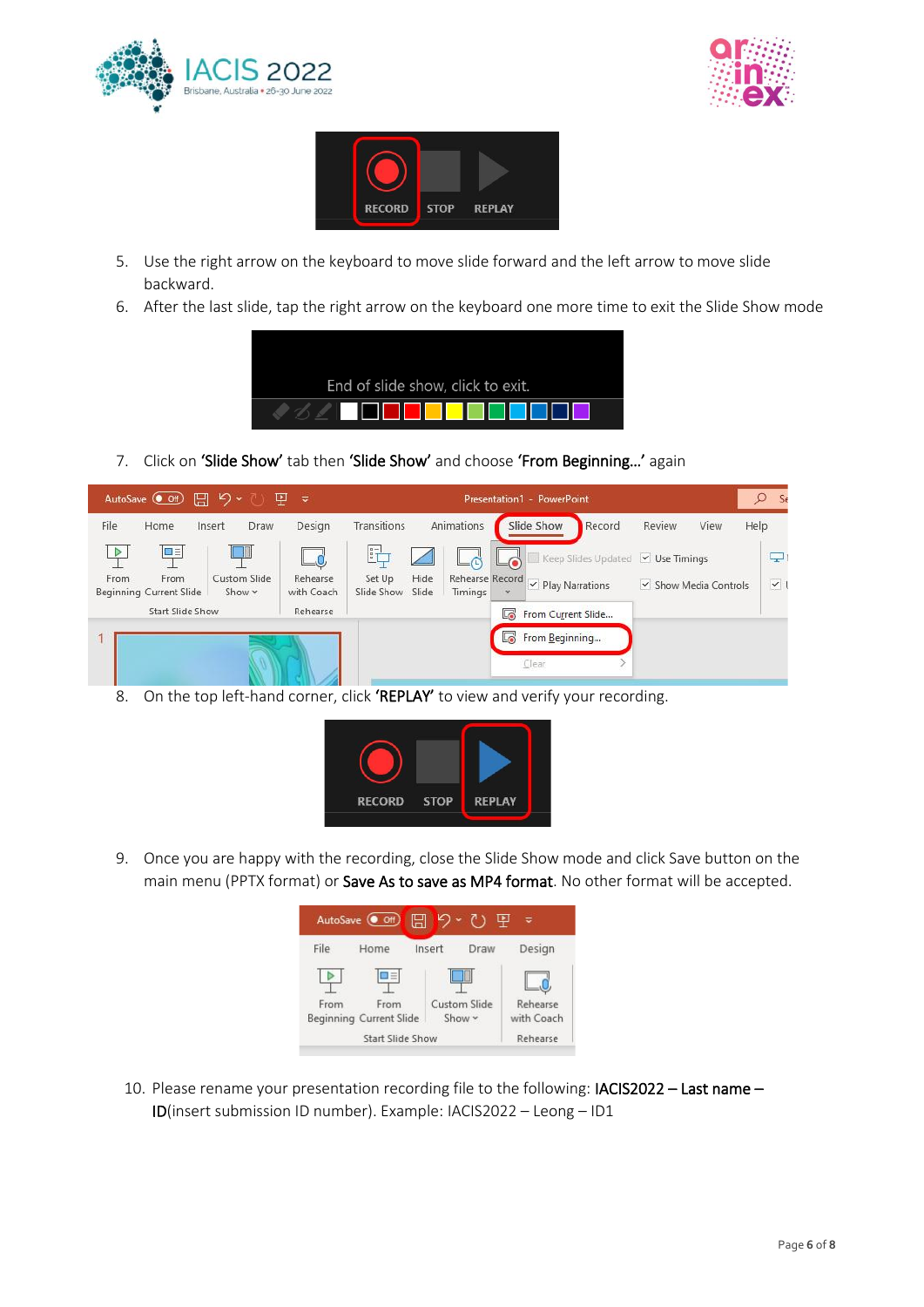



- 11. If you need to edit your recording, there will be options available on the 'Slide Show' as shown in the screenshot below.
	- a. Clear Timing on Current Slide
	- b. Clear Timings on All Slides
	- c. Clear Narration on Current Slide
	- d. Clear Narrations on All Slides



## For Mac Users:

To record audio, allow the app to access audio inputs:

- 1. Close the PowerPoint
- 2. On your Mac, choose Apple menu > System Preferences, click Security & Privacy, then click Privacy
- 3. Click Microphone
- 4. Select the checkbox next to the PowerPoint app to allow it to access the microphone

Open PowerPoint and try to record audio again

# Adding Captioning

To add captions to a recorded video presentation:

- 1. Open the slide that has the video to add captions to.
- 2. Select the video by clicking on it.
- 3. On the Playback tab in the main menu, select *Insert Captions*.



- 4. Click *Insert Captions* in the drop-down menu. Select a captions file to use in the file browser.
- 5. To add another caption file, repeat steps 1-4.